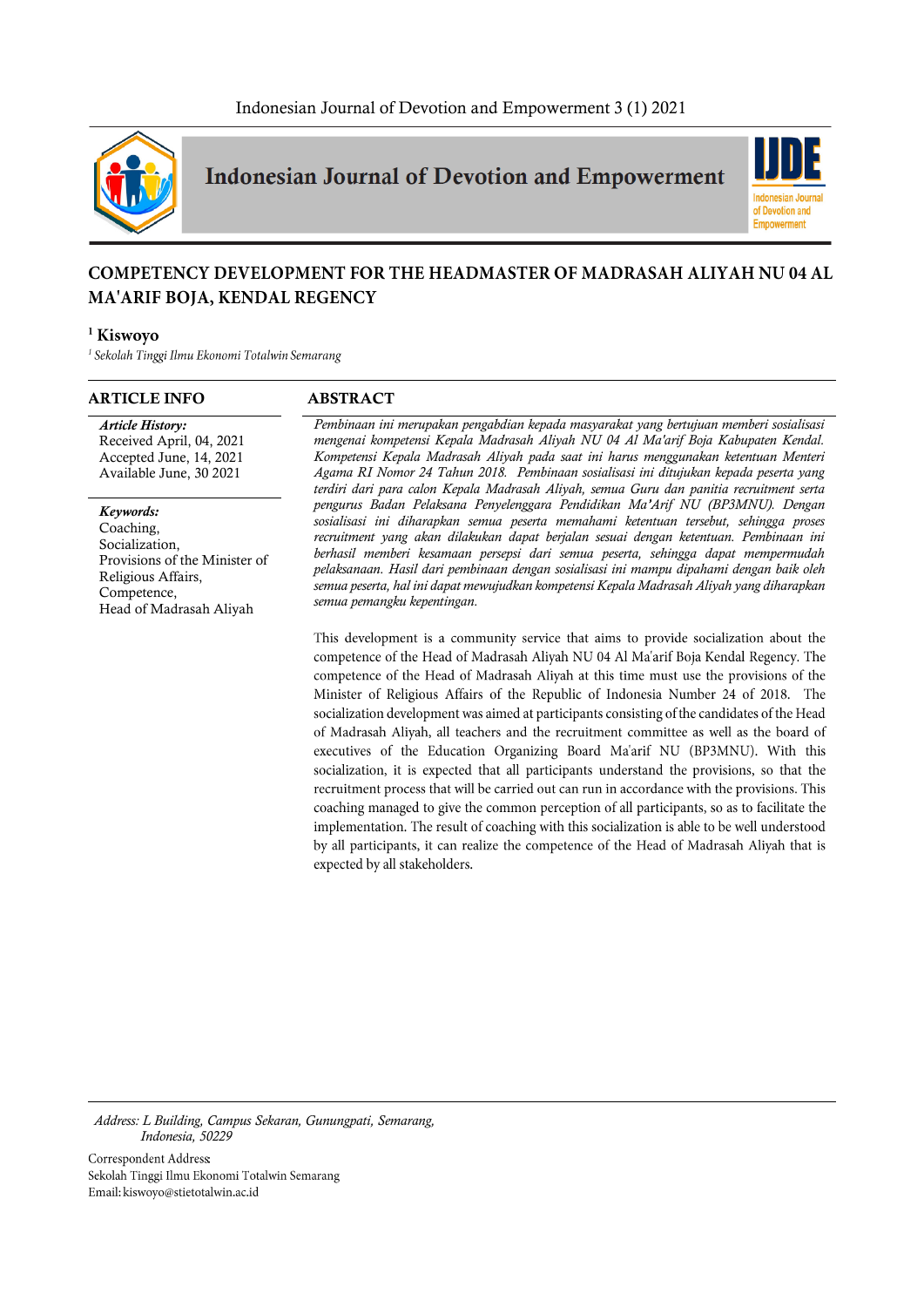#### **INTRODUCTION**

Education is a conscious process to transform human science to a better standard of living than before. The educational process conducted by educational institutions requires the creation of a conducive educational environment. The synergy of each element of the educational environment becomes a strong capital to achieve educational goals. As an organization, leadership and leadership factors play a very important role in directing, synergizing and realizing educational goals. The principal is one of the most instrumental components of education in improving the quality of education (Kodiran, 2017). The role of the principal as the holder as the authority holder is formally as the leader for the school (Kodiran, 2017). Each element in the scope of educational organization has an active role, in carrying out its duties, functions and responsibilities. The headmaster plays a role in maintaining the integrity and principle of mutual cooperation by every element of the organization, in order to create a pleasant working atmosphere towards achieving educational goals.

The head of Madrasah is the leader of madrasah, a formal education unit in the ministry of religion that organizes public education with Islamic sincerity (Fauzi, 2017). The head of Madrasah Aliyah is expected to have competencies derived from knowledge, skills and behaviors. This competency is expected to be used in carrying out its duties and responsibilities. According to (Gordon & Mitchell, 2004) competence is a skill ability mastered by a person so that he can perform cognitive, affective and psychomotor behaviors as best he can. The concept of competence according to (Hidayat et al., 2019) includes knowledge, understanding, skill, value, attitude, and interest.

From some of the above understandings, it can be concluded that the competence of the head of madrasah is a set of basic knowledge, skills, and values that are mastered and possessed by a madrasah head and reflected or applied in his job or position. The head of madrasah is one of the most instrumental components of education in improving the quality of education, organizing education and managing all available resources for the success of educational objectives. The head of madrasah Aliyah is a professional or teacher who is given the task to lead a school where the school becomes a place of interaction between teachers and students, teachers in charge of giving lessons and students who receive lessons (Mundir, 2017). The Ministry of Religious Affairs issued several new provisions on the requirements that must be met for madrasah head candidates, which in the previous period had not been implemented in the recruitment process. Considering the previous leadership period of the Head of madrasah Aliyah, namely from 2016 to 2020, while the provisions are in 2017 and 2018.

Madrasah Aliyah Al Ma'arif NU 04 Boja including private madrasah and principal is expected to have competence in accordance with the provisions of the Ministry of Religious Affairs. In order for the provisions of the Minister of Religious Affairs of the Republic of Indonesia to come into force in 2018 can be carried out properly starting from the recruitment process until obtaining a new definitive Madrasah Aliyah Head, it is necessary to conduct coaching through the socialization of the competence of the head of Madrasah Aliyah in accordance with the provisions. This is intended so that the regulation of the Minister of Religious Affairs of the Republic No. 24 of 2018 concerning Amendments to PMA No. 58 of 2017 concerning the Head of Madrasah, can be known by the participants of the selection of madrasah head candidates and all ranks in the Madrasah Aliyah Al Ma'arif NU 04 Boja.



**Period during the exit of the provisions of the Minister of Religious Affairs of the Republic of Indonesia.**

#### **METHOD**

Methods in the implementation of community service activities in Madrasah Aliyah NU 04 Al Ma'arif Boja. Through two stages, namely the preparation stage and the implementation stage, with the implementation as follows:

#### **A. Preparation Stage**

At the preparatory stage, the activities carried out as follows:

- 1. Preparation of Community Service Activities is carried out with preparation as a library study on the Regulation of the Minister of Religious Affairs of the Republic of Indonesia Number 24 of 2018 concerning Changes to PMA No. 58 of 2017 concerning Madrasah Heads, the requirements of madrasah heads have changed and SE No. 3 of 2018.
- 2. Coordinating with the Recruitment Committee of Madrasah Aliyah NU 04 Al Ma'arif Boja
- 3. Determining the implementation time is adjusted to the agenda of the recruitment committee of the head of Madrasah Aliyah,
- 4. Determining and preparing socialization materials of the Head of Madrasah Aliyah NU 04 Al Ma'arif Boja, referring to the Regulation of the Minister of Religious Affairs of the Republic of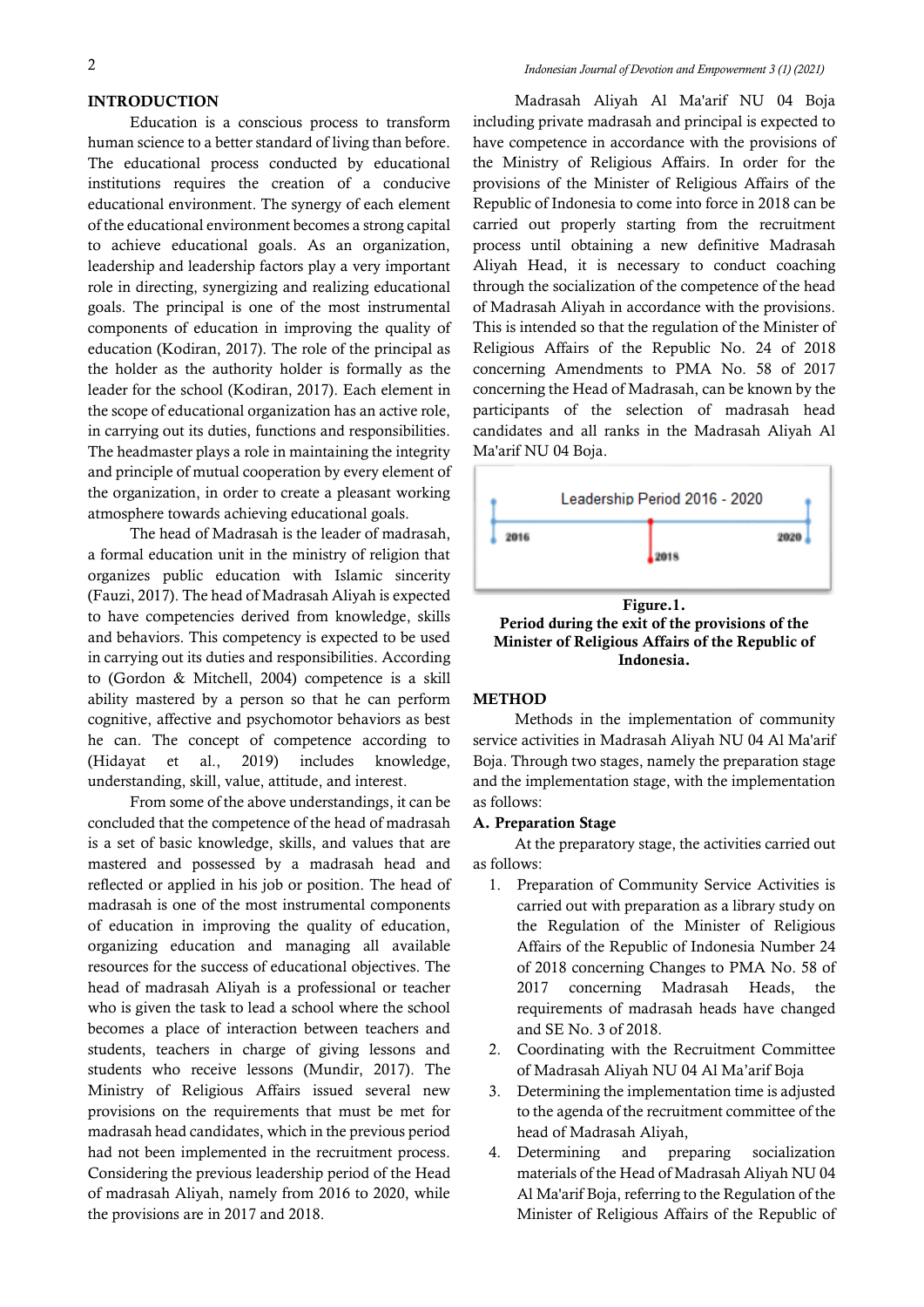Indonesia Number 24 of 2018 concerning Changes to PMA No. 58 of 2017 concerning Madrasah Heads, the requirements of madrasah heads have changed and SE Number 3 of 2018

- 5. Preparing equipment in the form of loudspeakers, LCD, LCD Screen, Laptop, room, table and chairs, decoration, consumption and other materials needed.
- 6. Exposure material in the form of hardcopy distributed to socialization participants.

The methods used in this activity are lecturing, brainstorming and discussion (Hamid, 2019). The result of this activity is enthusiastic participants and actively ask questions. Furthermore, the construction continued with the simulation of the implementation of the rekruiment process of the head of madrasah aliyah in accordance with the provisions.

#### **B. Implementation Stage**

The implementation of coaching is carried out through the socialization of the competence of the head of madrasah referring to the Regulation of the Minister of Religious Affairs of the Republic of Indonesia Number 24 of 2018 concerning Changes to PMA No. 58 of 2017 concerning Madrasah Heads, requirements for madrasah heads to be changed and SE No. 3 of 2018. The theme of the implementation of the Madrasah Head Competency development activities refers to the Decree of the Minister of Religious Affairs of the Republic of Indonesia Number 24 of 2018 concerning Amendments to PMA No. 58 of 2017 concerning Madrasah Heads, the requirements of madrasah heads have changed and SE Number 3 of 2018. The implementation of socialization is carried out by conducting material exposure that has been prepared by the community service team of STIE Totalwin. Participants who attended the socialization were bp3mnu pngurus, recruitment committee head of madrasah Aliyah Al Ma'arif NU 04 Boja, Head of MI Kauman 09 Boja, Head of MTs 02 Boja, Teacher and education staff in Madrasah Aliyah NU 04 Al Ma'arif Boja.

#### **RESULTS AND DISCUSSIONS**

The implementation of community service through coaching is an effort in fostering understanding through the socialization of legal basis in accordance with the prevailing rules of competency of madrasah heads, among others, the selection of madrasah heads who have competencies in accordance with the demands of the applicable Regulations, namely:

1. Regulation of the Minister of Religious Affairs No. : 58 Year 2017 concerning The Head of Madrasah (Kementrian Agama Republik Indonesia, 2017);

- 2. Regulation of the Minister of Religious Affairs No. : 24 Year 2018 (Kementrian Agama Republik Indonesia, 2018) concerning Amendments to Regulation of the Minister of Religion No. : 58 Year 2017 concerning The Head of Madrasah;
- 3. Decree of the Director General of Islamic Education No. : 5851 Year 2018 concerning Technical Guidelines for the Appointment of madrasah heads (Kementrian Agama Republik Indonesia, 2018);
- 4. Muhtamar NU 32nd Decision, in Makassar year 2010 (Nahdlatul Ulama, 2010);
- 5. Rules and Guidelines for The Work of Educational Institutions Ma'arif NU;
- 6. Decree of the Chairman of BP3MNU Boja, on the Appointment of the Committee for Recruitment of the Head of MA NU 04 Al Ma'arif Boja



#### **Figure 2.**

## **Regulation of the Minister of Religious Affairs No. : 58 Year 2017 and Regulation of the Minister of Religious Affairs No.24 of 2018 concerning The Head of Madrasah**

The development of the prospective head of Madrasah Aliyah NU 04 Al Ma'arif Boja, through this socialization also gave understanding to the participants about the competence of the Head of Madrasah Aliyah related to the effectiveness of leadership. The effectiveness of leadership can be reflected in interrelated achievement indicators such as legitimacy, leader insights, managerial skills, and environmental communication.

In figure 3. shows that the personal competence or attitude of a madrasah head is very important (Baharudin, 2017). The head of madrasah must have personal ability as a leader through the ability to find the right when faced with problems, attitudes of responsibility, cultivating trust, right promise, caring, honest and consistent (Sari & Somantri, 2019). The head of madrasah is an example for teachers and education workers in madrasah (Nuryati, 2020). Therefore, personality becomes one of the keys to the effectiveness of leadership (Krisbiyanto, 2019) in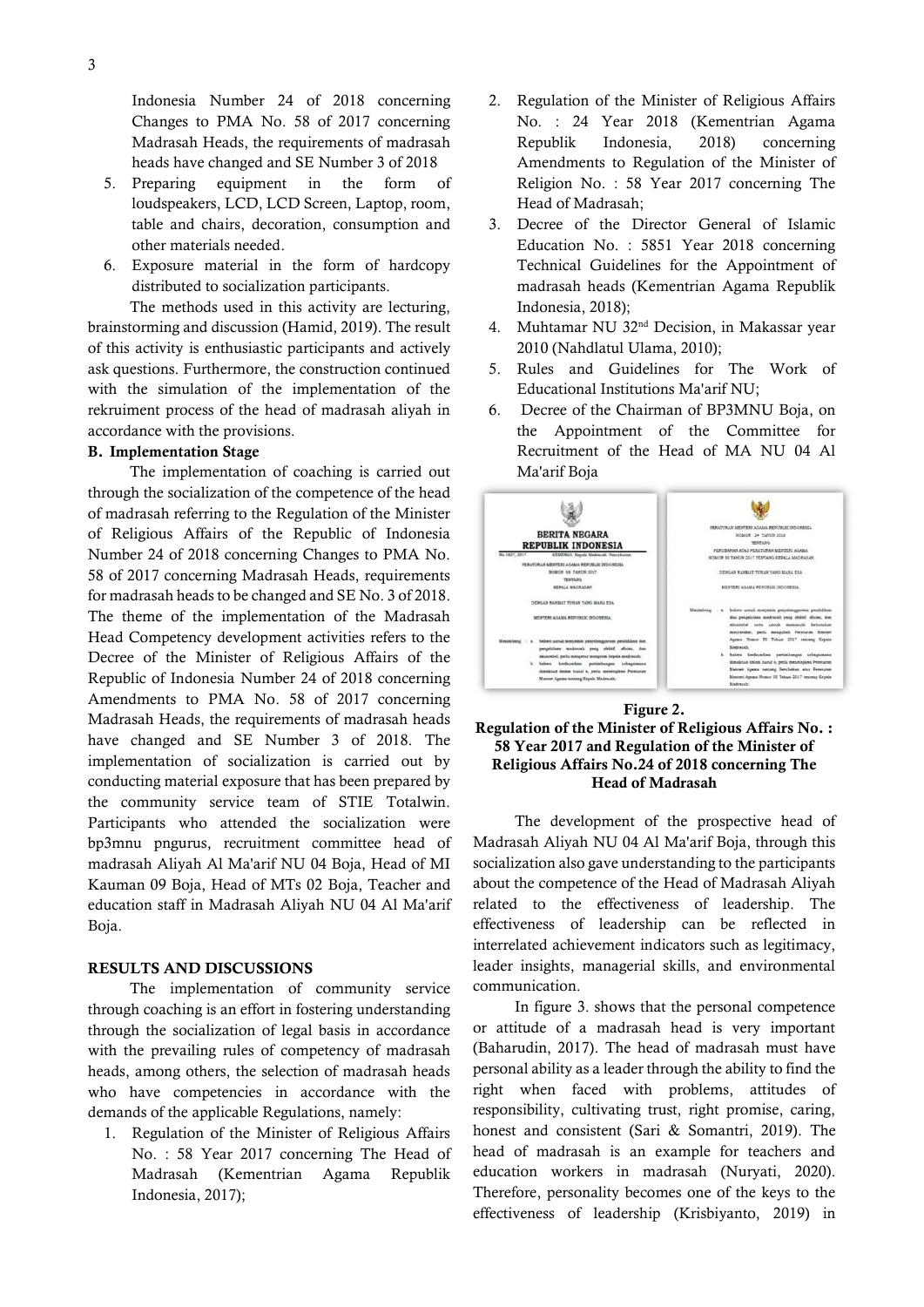madrasah education institutions. Strong integrity (Gea, 2006) as a leader strongly supports the achievement of leadership effectiveness as a madrasah head. The capability / capacity of qualified leadership (Ariana et

al., 2016), is expected to solve various problems that arise in Madrasah Aliyah. The head of the madrasah as the skipper of the madrasah, must have a good performance. Good madrasah head performance, bringing all stakeholders and school names to be good in the eyes of the community (Hanun, 2013). This can have an impact on increasing public trust in Aliyah madrasah. The good performance of madrasah heads can improve the image of madrasah and community trust. The image of educational institutions formed based on various components, among others, academic reputation or academic quality can be done by improving the professional performance of madrasah heads, teachers and related staff in madrasah (Srie Amanah Pebriany; Nunung, 2020).

**Figure 3. Competency Relationships and Leadership** 



#### **Effectiveness**

The implementation of the development of the head of madrasah Aliyah through this socialization went well and all participants were able to understand the material delivered. There is a fairly good interaction process throughout the coaching activities. This can be seen from the increasingly good communication between candidates for madrasah head candidates, recruitment committees, teachers and BP3MNU administrators. Development of leadership competencies in an educational institution is very important to be understood by all parties who interact in the world of education. This is done to be able to improve the quality and can provide the best service in conditions of very tight educational competition. The current conditions and situations are increasingly difficult to predict, changes in science and technology are rapidly changing, requiring strategic planning. Various bureaucracies and policies in the development of educational institutions must be able to be applied

properly so that stakeholders have increased trust than before.

#### **Figure 4. Socialization implementation**





#### **CONCLUSION**

Development of competency of madrasah head through this socialization as a form of community service that can provide guidance to all related elements in determining the competence of the Head of Madrasah Aliyah NU 04 Al Ma'arif Boja Kendal Regency. The benefits of the activity can be concluded as follows:

1. Encourage recruitment participants to better prepare themselves for the implementation of recruitment.

2. Teachers and Education Workers understand that the recruitment and selection process is conducted in a transparent, accountable and accountable.

Provide legitimacy for elected madrasah heads, so that they have confidence in carrying out their duties.

#### **REFERENCES**

- Ariana, Y. K., Wildan, W., & Setiadi, D. (2016). Hubungan Kapabilitas Kepemimpinan Kepala Sekolah Dan Kinerja Guru Denganmutu Pembelajaran Di Sekolah-Sekolah Katholik Yayasan Insan Mandiri Cabang Lombok. *Jurnal Ilmiah Profesi Pendidikan*, *1*(1). https://doi.org/10.29303/jipp.v1i1.2
- Baharudin, H. (2017). Peningkatan Kompetensi Guru Melalui Sistem kepemimpinan Kepala Madrasah. *Jurnal Ilmu Tarbiyah At-Tajdid*, *6*(1), 1–26.
- Fauzi, A. (2017). Kepemimpinan Kepala Madrasah Dalam Mengembangkan Lembaga Pendidikan Islam. *Nidhomul Haq: Jurnal Manajemen Pendidikan Islam*, *2*(2), 42–53.